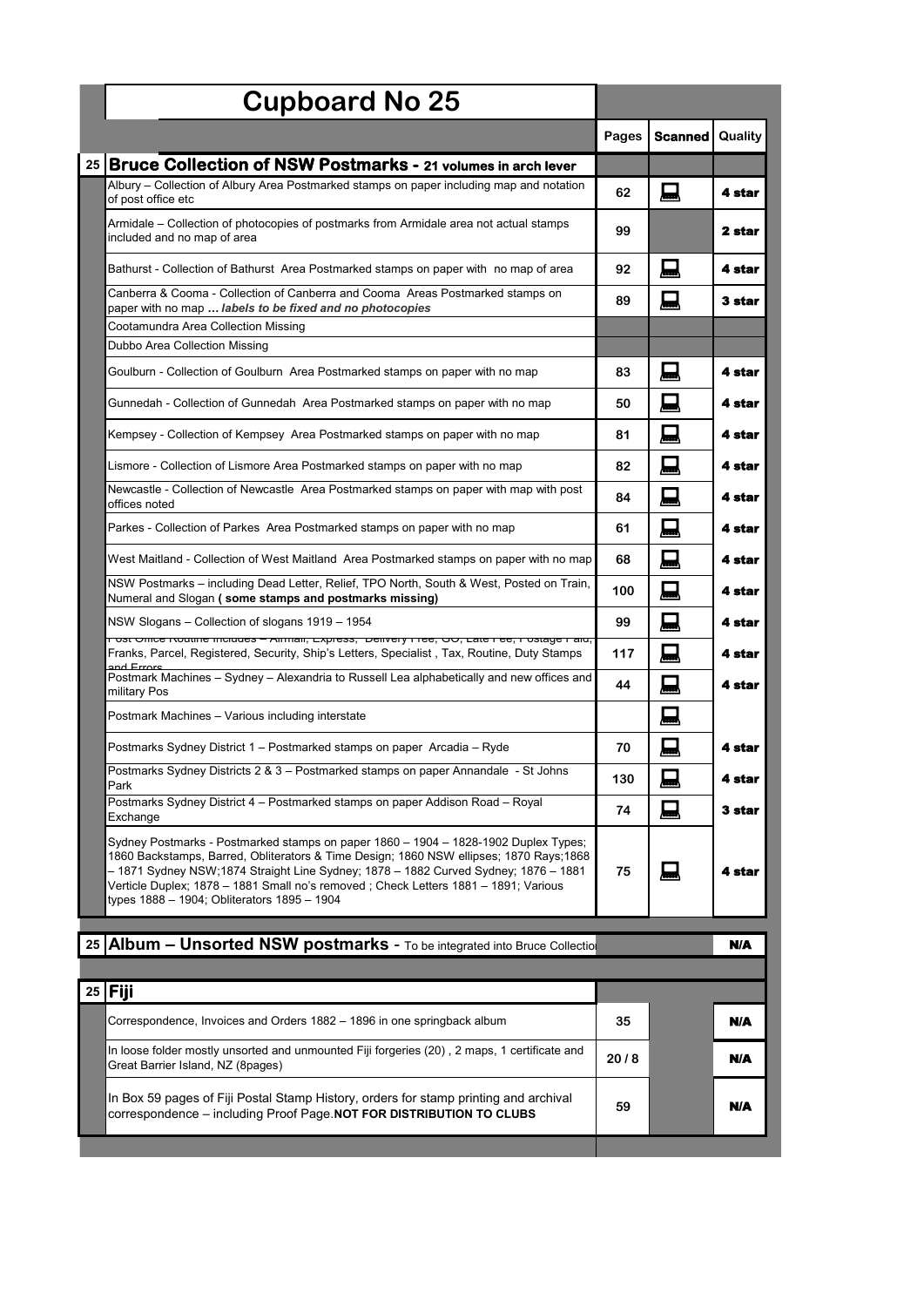| 25 Voyage to the Ice                                                                                                                                                                       |    |                |        |
|--------------------------------------------------------------------------------------------------------------------------------------------------------------------------------------------|----|----------------|--------|
| Collection unmounted in envelope contains copy of the book Voyage to the Ice by David<br>Lewis and 10 Covers "Oceanic Research Foundation" 1982 - 1984 expedition leader - David<br>Lewis. |    |                | 1 star |
|                                                                                                                                                                                            |    |                |        |
| 25 Australian Philatelic Material<br>Collection from Colonel F V Thompson in an envelope unsorted and unmounted of                                                                         |    |                | 1 star |
|                                                                                                                                                                                            |    |                |        |
| <b>Queen Elizabeth II Golden Omnibus Collection</b><br>25 <sub>1</sub>                                                                                                                     |    |                | 3 star |
| Collection on 28 pages of the stamps and mini sheets - Sth Georgia and Br Antartica<br>have mini sheets only                                                                               |    |                |        |
| 50 <sup>th</sup> Anniversary of the Coronation of QE II containing mini sheets and stamps on 15 pa                                                                                         | 43 |                |        |
|                                                                                                                                                                                            |    |                |        |
| Australia "Living Together" - Dennis Tichbourne Collection<br>25                                                                                                                           |    |                | 3 star |
| Single springback album with gutter strips, original prints, reprints (1 <sup>st</sup> , 2 <sup>nd</sup> & 3 <sup>rd</sup> ), some                                                         |    |                |        |
| individual variations and faults and perforation variations.                                                                                                                               | 60 |                |        |
|                                                                                                                                                                                            |    |                |        |
| <b>Cocos and Keeling Islands - M M Fruchtman collection</b><br>25<br>Collection in a single springback album of 1955 - 1981 stamps (MH & U) covers, block                                  | 38 |                | 3 star |
|                                                                                                                                                                                            |    |                |        |
| 25   Moscow Olympics 1980                                                                                                                                                                  |    |                |        |
| Official screw column album covering the History of the Olympiads, the Olympic sports<br>& information, Olympics sports stamps and Russian Golden City Stamps and                          | 75 |                | 4 star |
| Official screw column album containing History and evolution of the Olympiads, FDCs<br>of the Olympic Sports and Golden Cities of Russia for the 22nd Olympiad.                            | 39 |                | 4 star |
| Official screw column album containing only stamps of the Moscow Olympic sports<br>and the Russian Golden Cities                                                                           | 30 |                | 3 star |
| Collection of 38 Pre-stamped envelope covers for the Moscow Olympics, postmarked<br>19th August 1980, unmounted and in a single protector sleeve                                           |    |                | 1 star |
| Joan Hallstrom Collection album as in (1) above missing 18 stamps                                                                                                                          |    |                | 1 star |
|                                                                                                                                                                                            |    |                |        |
| 25 S.McNiell Postmark Proofs - VAULT                                                                                                                                                       |    |                | N/A    |
| 25 N C Hopson Collection - VAULT                                                                                                                                                           |    |                |        |
| a) NSW Post Offices - 1d Kangaroo issue postmarked from all available receiving                                                                                                            |    |                |        |
| post offices in NSW house in a series of hard cover booklets. - 176 pages in A5<br>book which is in fragile condition.                                                                     |    | <b>Missing</b> | N/A    |
|                                                                                                                                                                                            | 45 | 日              | N/A    |
| b) NSW Cancellations - 1d Kangaroo issue postmarked mounted on sheets - stored i<br>c) Postal History -                                                                                    |    |                | N/A    |
|                                                                                                                                                                                            |    |                |        |
| <b>a.</b> Postal History mounted pages (23) with photos and descriptions of old post offices                                                                                               |    |                | N/A    |
| <b>b.</b> Hagners (8) containing postmarked 1d Kangaroos on paper unsorted                                                                                                                 |    |                | N/A    |
| c. Newcastle & Tamworth area postmarked 1d Kangaroos on paper - mounted on 4<br>pages                                                                                                      | 4  | 曰              | N/A    |
|                                                                                                                                                                                            |    |                |        |
| <b>APF Replica Cards - VAULT</b><br>25 <sub>1</sub>                                                                                                                                        |    |                |        |
| Cards 1-28 only reproduced for AUSIPEX 84 - Made from original dies of the stamps<br>using Intaglio process and discovered in the Reserve Bank of Australia. Stored in an                  | 28 | 凨              | N/A    |
|                                                                                                                                                                                            |    |                |        |
| Miscellaneous in bag<br>- VAULT<br>25                                                                                                                                                      |    |                |        |
| 2 full sheets of 1/2d Kangaroo with Faults /retouches on 48 & 60                                                                                                                           |    |                | N/A    |
|                                                                                                                                                                                            |    |                |        |
| Greece 7 sheets of stamps and forgeries, 8 Sheets of Finland inf0, 6 sheets of Isreal<br>Philas House Appeal Info                                                                          |    |                |        |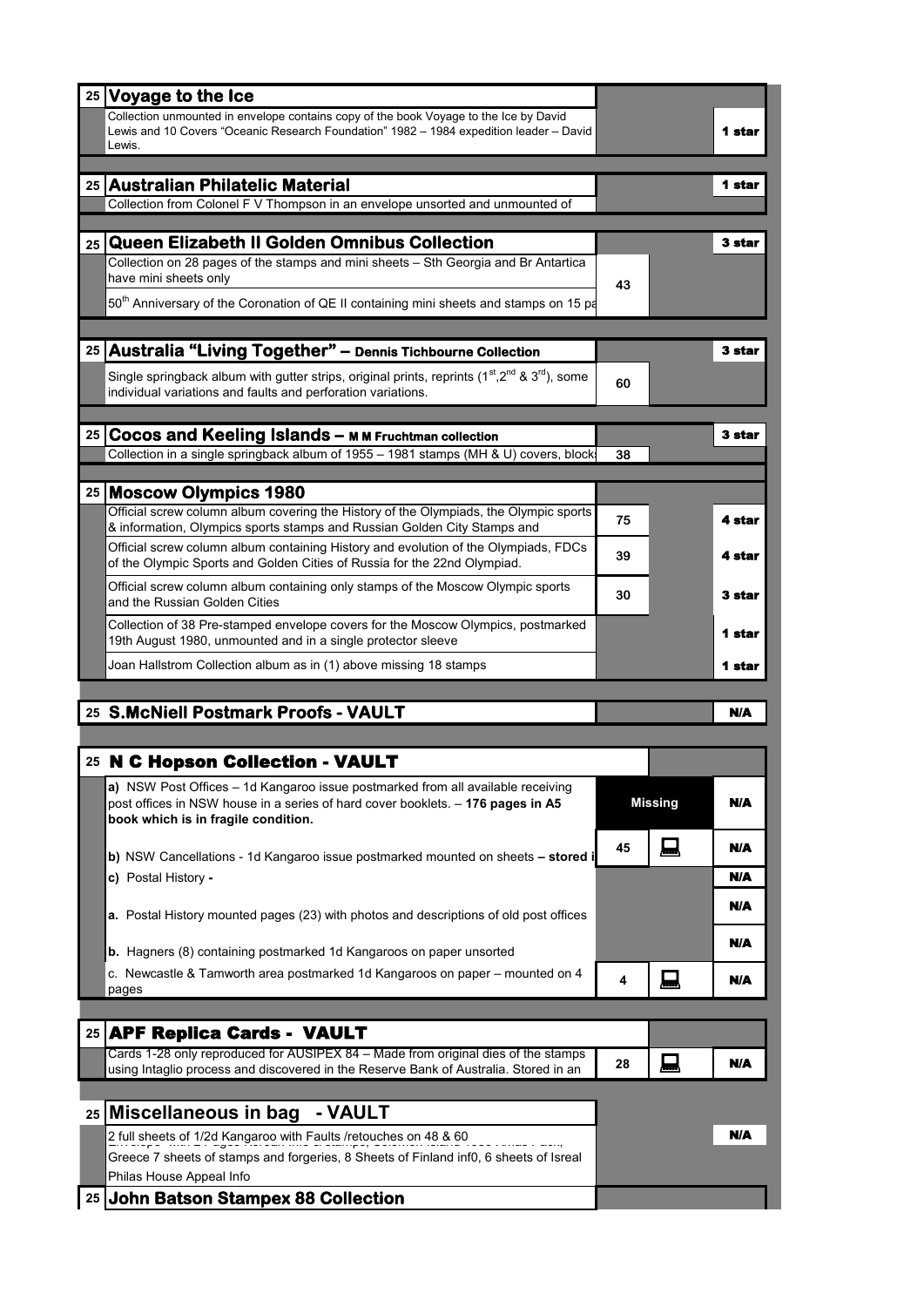|    |                                                                |                          | Collection of stamps, covers, cards & memorabillia protector sleeves and in 4 ring binder | 103    | 鳳 | 4 star                  |
|----|----------------------------------------------------------------|--------------------------|-------------------------------------------------------------------------------------------|--------|---|-------------------------|
| 25 |                                                                |                          | Women on Stamps - Dr Helen Cockburn Collection                                            | 21 Vol |   |                         |
|    | Women in Music - A-L                                           |                          |                                                                                           | 203    | Д | 3 Star                  |
|    | Women in Music - M-Z                                           |                          |                                                                                           | 177    | 鳳 | <b>3 Star</b>           |
|    | Women in Literature - A-G                                      |                          |                                                                                           | 176    | 鳳 | <b>3 Star</b>           |
|    | Women in Literature - H-O                                      |                          |                                                                                           | 168    | 口 | 3 Star                  |
|    | Women in Literature - P-Z                                      |                          |                                                                                           | 162    | 口 | 3 Star                  |
|    | Royal Women - A-L                                              |                          |                                                                                           | 225    | 鳳 | 3 Star                  |
|    | Women in Science & Medcine - A-L                               |                          |                                                                                           |        |   | <b>3 Star</b>           |
|    | Women in Science & Medcine - M-Z                               |                          |                                                                                           |        |   | 3 Star                  |
|    | Women of Valour - A-E                                          |                          |                                                                                           | 178    | 凨 | 4 star                  |
|    | Women of Valour - Fo - Ly                                      |                          |                                                                                           | 92     | 口 | 4 star                  |
|    | Women of Valour - McD - Ro                                     |                          |                                                                                           | 76     | 凨 | 4 star                  |
|    | Women of Valour - Ru - Zu                                      |                          |                                                                                           | 149    | 鳳 | 4 star                  |
|    | Women in Flight                                                |                          |                                                                                           | 61     | 口 | 3 Star                  |
|    | Women in Art                                                   | $A - L$                  |                                                                                           | 78     | 鳳 | 4 star                  |
|    | Women in Art                                                   | $M - Z$                  |                                                                                           | 54     | □ | 4 star                  |
|    | Women in Education                                             |                          |                                                                                           | 78     | 鳳 | 4 star                  |
|    | Women in Stage & Screen - A-G                                  |                          |                                                                                           |        |   | 3 Star                  |
|    | Women in Stage & Screen - H-N<br>Women in Stage & Screen - O-Z |                          |                                                                                           |        |   | <b>3 Star</b><br>3 Star |
|    | Women in Politics                                              |                          |                                                                                           | 134    | Д | 3 Star                  |
|    | Women in Sport - A-L                                           |                          |                                                                                           | 266    | 日 | 3 Star                  |
|    |                                                                |                          |                                                                                           |        | ┍ |                         |
|    | Women in Sport - M-Z<br>Women in Religion                      |                          |                                                                                           | 209    | ᆇ | 3 Star                  |
|    |                                                                |                          |                                                                                           | 217    | 鳳 | 3 Star                  |
|    | Women in Humanity A - Lo                                       |                          |                                                                                           | 141    | 鳳 | 3 Star                  |
|    | Women in Humanity Or - Yo                                      |                          |                                                                                           |        | 曰 | <b>3 Star</b>           |
|    | Women in Piracy, Emancipation, Guiding & Beauty                |                          |                                                                                           | 75     | 口 | 4 star                  |
|    |                                                                |                          | <b>Cupboard No 26</b>                                                                     |        |   |                         |
| 26 |                                                                |                          | Stamp Pack Illustrated Booklets - No stamps included                                      |        |   | 4 star                  |
|    | <b>Trains of</b><br><b>Australia</b>                           | Women of OZ              |                                                                                           |        |   |                         |
|    | <b>Gaming Ground Coming South</b>                              |                          |                                                                                           |        |   |                         |
|    | Christmas<br>Magic                                             | Zoo's                    |                                                                                           |        |   |                         |
|    | <b>Taking Flight</b>                                           | <b>Wonders Downunder</b> |                                                                                           |        |   |                         |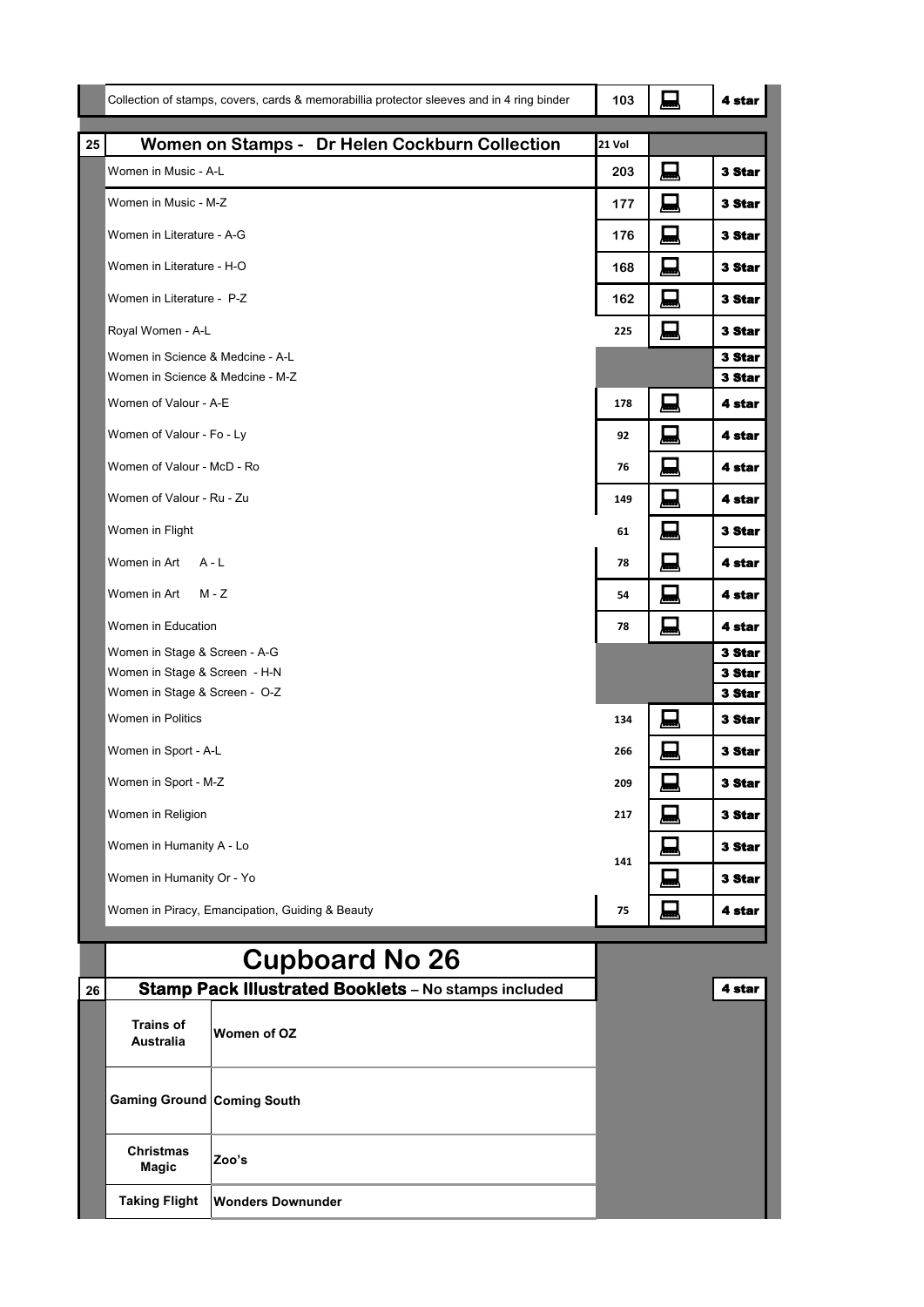| <b>Colonial</b><br>Collection -<br><b>Creatures of the Night</b><br><b>Boomtime</b>       |                         |
|-------------------------------------------------------------------------------------------|-------------------------|
|                                                                                           |                         |
| <b>Colonial</b><br>Collection-<br>The Home Front<br><b>Rush for Gold</b>                  |                         |
| <b>Colonial</b><br>Collection-<br><b>Australian Antarctica</b><br><b>Pastoral Era</b>     |                         |
| <b>Australian</b><br><b>Australian Olympic Legends</b><br>Impressionists                  |                         |
| <b>Working Life</b><br>War & Peace 1939 - 1949                                            |                         |
| The Royal Years Dreams on Wheels                                                          |                         |
| <b>The White</b><br><b>Ensign 1939 -</b><br><b>Australian World Heritage</b><br>1945      |                         |
| <b>1994 Collectors</b><br><b>ANZAC Tradition</b><br><b>Diary</b>                          |                         |
| Military Aviation Ties that Bind                                                          |                         |
| Nature of<br>Powerhouse Museum Catalogue of Australian Postal History<br><b>Australia</b> |                         |
| <b>Our Pets</b><br><b>Tall Ships</b>                                                      |                         |
| Discoveries-<br>Australia Post - The Early Years - 20 Postcards<br><b>Medical Science</b> |                         |
| <b>Australian Stamp Year Books</b> -stamps included                                       | $\overline{\mathbf{A}}$ |
| 1983<br>1981<br>1982                                                                      |                         |
| 1986<br>1984<br>1985<br>$1987 -$                                                          |                         |
| EXPO'8<br>1988<br>1987<br>8                                                               |                         |
| 1991<br>1990<br>1989                                                                      |                         |
| 1994<br>1992<br>1993                                                                      |                         |
| 1997<br>1995<br>1996                                                                      |                         |
| 2000<br>1998<br>1999                                                                      |                         |
| 2003-NA<br>2001<br>2002                                                                   |                         |
| 2006<br>2004<br>2005                                                                      |                         |

star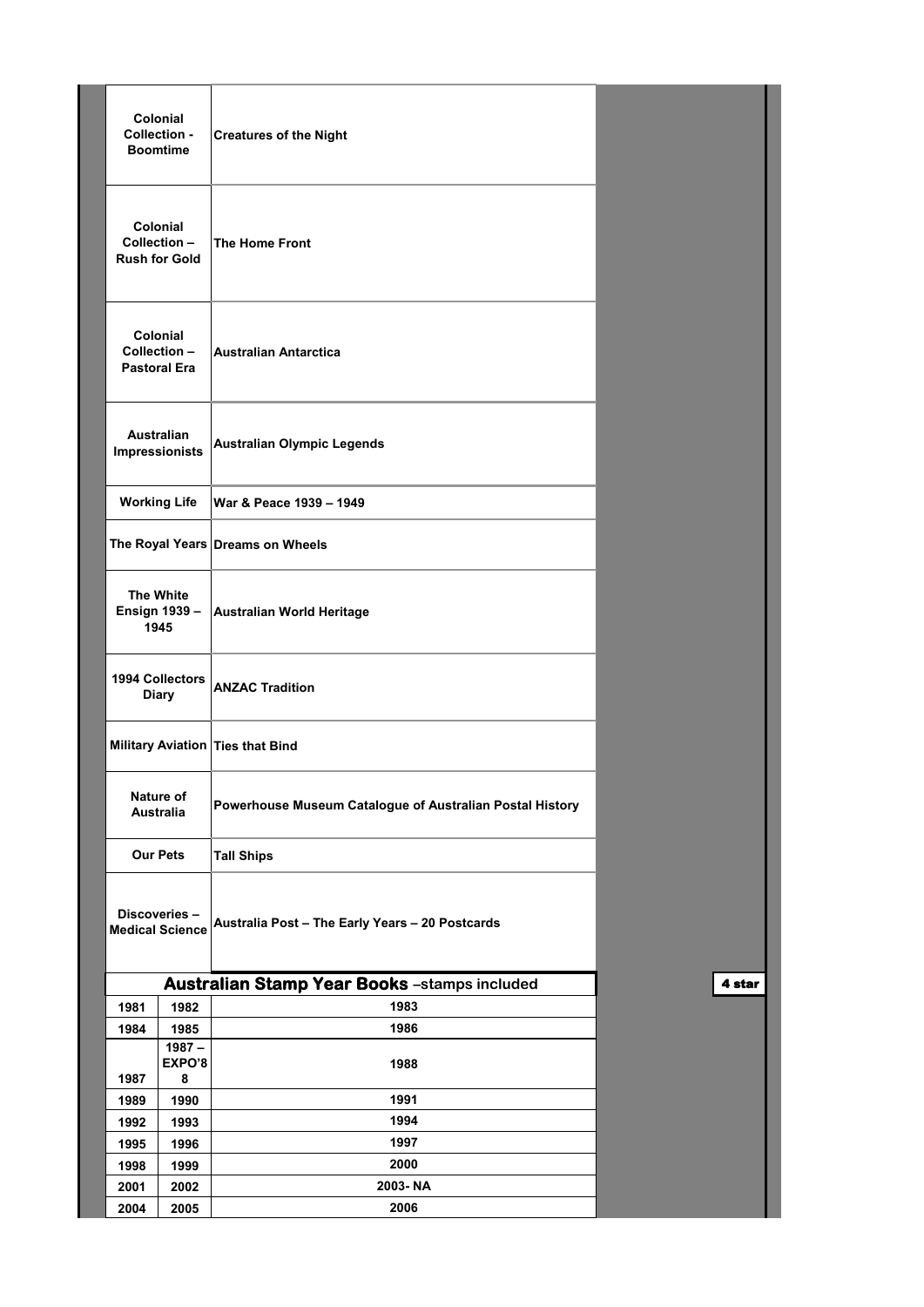|                 | 2007                      | 2008                           | 2009-NA                                                                                                                                                |    |        |
|-----------------|---------------------------|--------------------------------|--------------------------------------------------------------------------------------------------------------------------------------------------------|----|--------|
|                 | $2010 -$                  | $2011 -$                       |                                                                                                                                                        |    |        |
|                 | NΑ                        | <b>NA</b>                      |                                                                                                                                                        |    |        |
|                 |                           |                                | 1990 - 1991 - Framas, Booklet and Self Adhesive Stamps                                                                                                 |    | 4 star |
|                 |                           |                                | 1991 - 1992 - Booklet and Self Adhesive Stamps                                                                                                         |    | 4 star |
|                 |                           |                                | 1992 - 1993 - Framas, Booklet and Self Adhesive Stamps                                                                                                 |    | 4 star |
|                 |                           |                                | Other Australian Book Issues - with Stamps Included                                                                                                    |    | 4 star |
|                 |                           | <b>Literary Legends 1890</b>   |                                                                                                                                                        |    | 4 star |
|                 |                           | <b>Australia Under Fire</b>    |                                                                                                                                                        |    | 4 star |
|                 | <b>Antartica</b>          |                                |                                                                                                                                                        |    | 4 star |
|                 | Don Bradman               |                                |                                                                                                                                                        |    | 4 star |
|                 |                           |                                | Collection of Engraved stamps of the Commonwealth of Australia<br><b>Sydney Cove 1700 - 1900 - Dolany Day - Navigators &amp; Shipwrecks - First</b>    |    | 4 star |
|                 |                           | Australians - First Floot      |                                                                                                                                                        |    | 4 star |
|                 |                           |                                | Links - Commemorating 200 years of Heritage in Stamps -                                                                                                |    | 4 star |
|                 |                           | Australia, UK USA & NZ         |                                                                                                                                                        |    | 4 star |
|                 |                           | <b>Introducing Australia</b>   |                                                                                                                                                        |    | 4 star |
|                 |                           | <b>Mission to Planet Earth</b> |                                                                                                                                                        |    | 4 star |
|                 |                           | <b>Sydney Olympics 2000</b>    |                                                                                                                                                        |    | 4 star |
|                 |                           | <b>Gold Seekers Series</b>     |                                                                                                                                                        |    | 4 star |
|                 |                           | <b>Golden Days of Radio</b>    |                                                                                                                                                        |    | 4 star |
|                 | <b>Stage &amp; Screen</b> |                                |                                                                                                                                                        |    | 4 star |
|                 | <b>Gaining Ground</b>     |                                |                                                                                                                                                        |    | 4 star |
|                 | In Focus                  |                                |                                                                                                                                                        |    | 4 star |
|                 |                           |                                |                                                                                                                                                        |    |        |
| 26              |                           |                                | <b>German Postal Year Books</b> - with Stamps Included                                                                                                 |    | 3 star |
|                 | 1989                      | 1997                           | 1998                                                                                                                                                   |    |        |
|                 |                           | 1999                           |                                                                                                                                                        |    |        |
|                 |                           |                                |                                                                                                                                                        |    | 3 star |
| 26              |                           |                                | Royal Mail Specials Stamps - No Stamps Included                                                                                                        |    |        |
|                 |                           |                                |                                                                                                                                                        |    |        |
|                 | 1984                      | 1985                           | 1988                                                                                                                                                   |    |        |
|                 |                           | 1991                           |                                                                                                                                                        |    |        |
|                 |                           |                                |                                                                                                                                                        |    | 3 star |
| 26              | 1985                      | 1986                           | <b>Papua New Guinea Stamp Year Books - with Stamps Included</b><br>1987                                                                                |    |        |
|                 | 1988                      | 1989                           | 1990                                                                                                                                                   |    |        |
|                 |                           | 1991                           |                                                                                                                                                        |    |        |
|                 |                           |                                |                                                                                                                                                        |    |        |
|                 |                           |                                | <b>Singapore Special Stamps and Mini Sheets - with Stamps</b>                                                                                          |    |        |
| 26              |                           |                                | Included                                                                                                                                               |    | 3 star |
|                 | 1985                      |                                | 1986                                                                                                                                                   |    |        |
|                 |                           |                                |                                                                                                                                                        |    |        |
| 26              |                           |                                | <b>Swiss Stamps Year Books - with Stamps Included</b>                                                                                                  |    | 3 star |
|                 | 1994                      | 1995                           | 1996                                                                                                                                                   |    |        |
|                 |                           |                                |                                                                                                                                                        |    |        |
|                 |                           |                                | 26 Belgian Stamps Year Book 1965                                                                                                                       |    | 3 star |
|                 |                           |                                |                                                                                                                                                        |    |        |
|                 |                           |                                |                                                                                                                                                        |    |        |
| 26              |                           |                                | <b>China – 6<sup>th</sup> Games for Minority Nationalities -</b> with Stamps Included                                                                  |    | 2 star |
|                 |                           |                                |                                                                                                                                                        |    |        |
|                 |                           |                                | 26 China - 1985 - 2000                                                                                                                                 |    | 3 star |
|                 |                           |                                |                                                                                                                                                        |    |        |
|                 |                           |                                | Collection of various issues, not complete, of plate blocks, minisheets and plate<br>numbered sheets all Mint unhinged on 71 pages in springback album | 71 |        |
|                 |                           |                                |                                                                                                                                                        |    |        |
|                 |                           |                                |                                                                                                                                                        |    |        |
|                 |                           |                                | <b>MM Fruchtman Melbourne 1956 Olympic Games</b>                                                                                                       |    |        |
| 26 <sub>1</sub> | collection                |                                |                                                                                                                                                        |    |        |
|                 | and memorabilia.          |                                | One springback album containing reference material, advertising logos, vignettes, postcards                                                            | 64 | 3 star |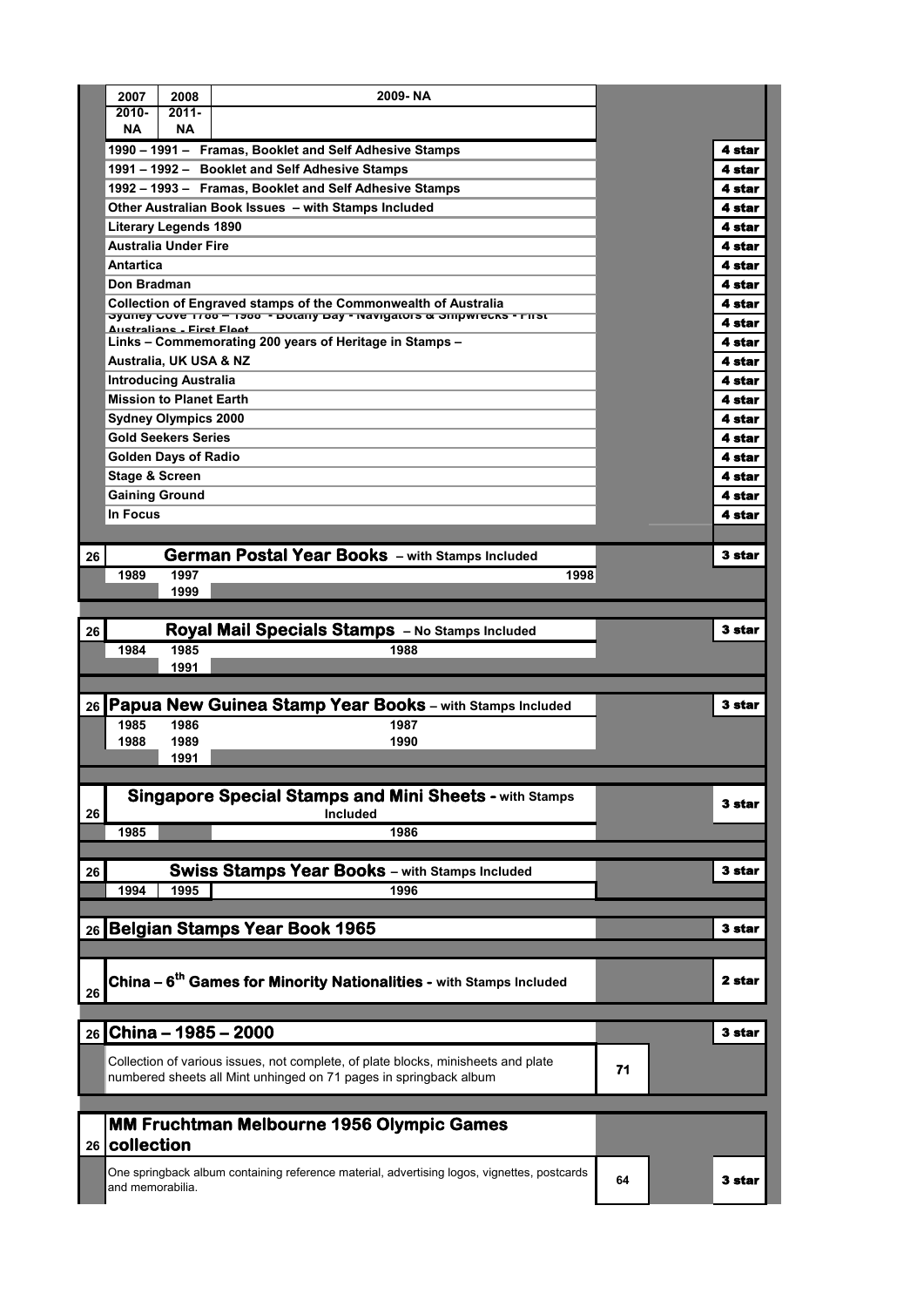|    | Unsorted collection in display folder with reference material from Robert Dubois, photocopies<br>of vignettes, information sheets plus 8 unmounted sheets with unsorted stamps and<br>memorabilia.                                                                                                                  |     |   | N/A           |
|----|---------------------------------------------------------------------------------------------------------------------------------------------------------------------------------------------------------------------------------------------------------------------------------------------------------------------|-----|---|---------------|
|    | Unmounted folder containing Munich Olympics (1 page) Montreal Olympics (4 pages),<br>Moscow Olympics (1 page) and Mexico Olympics (1 page)                                                                                                                                                                          | 7   |   | <b>N/A</b>    |
|    | Olympic covers (mounted) including cover signed by the 7 pages of Melbourn Olympic<br>Hockey Team                                                                                                                                                                                                                   | 7   |   | N/A           |
|    | Australia Post Booklet – "When the Olympics came to Melbourne" by Amy Baker                                                                                                                                                                                                                                         |     |   | N/A           |
| 26 | <b>Dennis Tichbourne Collection of Australia Sports Issue</b>                                                                                                                                                                                                                                                       |     |   | 3 star        |
|    | Sports Issue of 1989 - Collection of plate blocks and strips of various reprint issues to 1991<br>of 42 41 pages in springback album (NB no 55c sheets)                                                                                                                                                             | 41  |   |               |
|    | 26 United Nations Commemorative FDC collection                                                                                                                                                                                                                                                                      |     |   | 3 star        |
|    |                                                                                                                                                                                                                                                                                                                     |     |   |               |
|    | 1) First day covers, 1976 - 1979 mounted in screw column album with reference material<br>showing on reverse of some covers. (20 Pages containing 4 covers)                                                                                                                                                         | 20  |   |               |
|    | 2) United Nations 1983 Archive catalogues of stamp issues                                                                                                                                                                                                                                                           |     |   |               |
|    | 3) Collection in a 3 ring official album $-$ 1959 (1 page) 1979 $-$ 1986 - Individual stamps, Flag<br>sheets, signed postal administration sheets and commemorative covers.                                                                                                                                         | 99  |   |               |
|    |                                                                                                                                                                                                                                                                                                                     |     |   |               |
|    | 26 Republic of Korea                                                                                                                                                                                                                                                                                                |     |   |               |
|    | Collection of Republic of Korea Stamps donated by the Consul General of the Republic<br>contained in 3 Springback Albums (54 pages, 98 Pages). Collection from 1953 -1984<br>containing stamps and reference material, including a 1962-64 illustrated Korean Album (89<br>Pages - 11 without stamps - incomplete). | 241 |   | <b>3 star</b> |
|    | 26 Queen Elizabeth 40 <sup>th</sup> Anniversary                                                                                                                                                                                                                                                                     |     |   |               |
|    | Single Springback Album containing QE II 40 <sup>th</sup> Anniversary collection together with<br>commemorative and reference material from Finland, Estonia, Turkmenistan as well as<br>material from Bathurst and Newcastle 75 <sup>th</sup> anniversary.                                                         |     |   | 3 star        |
|    | (Finland 5 pages, Argentina 1 banknote, Crown Agents omnibus QE II 40 <sup>th</sup> Ann 19 pages,<br>Estonia 4 pages, Turkmenistan 2 pages, Australia 17 pages, Korea 1 page)                                                                                                                                       |     |   |               |
|    |                                                                                                                                                                                                                                                                                                                     |     |   |               |
|    | 26 Papua New Guinea (Nita Wilson Collection)                                                                                                                                                                                                                                                                        |     |   |               |
|    | Single springback album containing PNG stamps from 1961 - 1978 with stamp descriptions<br>and detailed reference information.                                                                                                                                                                                       | 37  |   | 3 star        |
|    | 26 Argentina                                                                                                                                                                                                                                                                                                        |     |   |               |
|    | Single Springback Album containing stamps, reference material and some mini sheets of<br>Argentinean stamps from 1981 - 1983.                                                                                                                                                                                       | 68  |   | 3 star        |
|    |                                                                                                                                                                                                                                                                                                                     |     |   |               |
|    | 26 French Polynesia                                                                                                                                                                                                                                                                                                 |     |   |               |
|    | Small collection of French Polynesian stamps, covers and mini sheets from Sydpex 1980 in<br>screw column album. (6 Pages)                                                                                                                                                                                           |     | 6 | 3 star        |
|    | 26   Australia – Early Decimals                                                                                                                                                                                                                                                                                     |     |   |               |
|    |                                                                                                                                                                                                                                                                                                                     |     |   |               |
|    | Collection of early Australian decimals in date order including blocks MH , MUH and U,<br>booklet stripscollection needs to be sorted and mounted                                                                                                                                                                   |     |   | N/A           |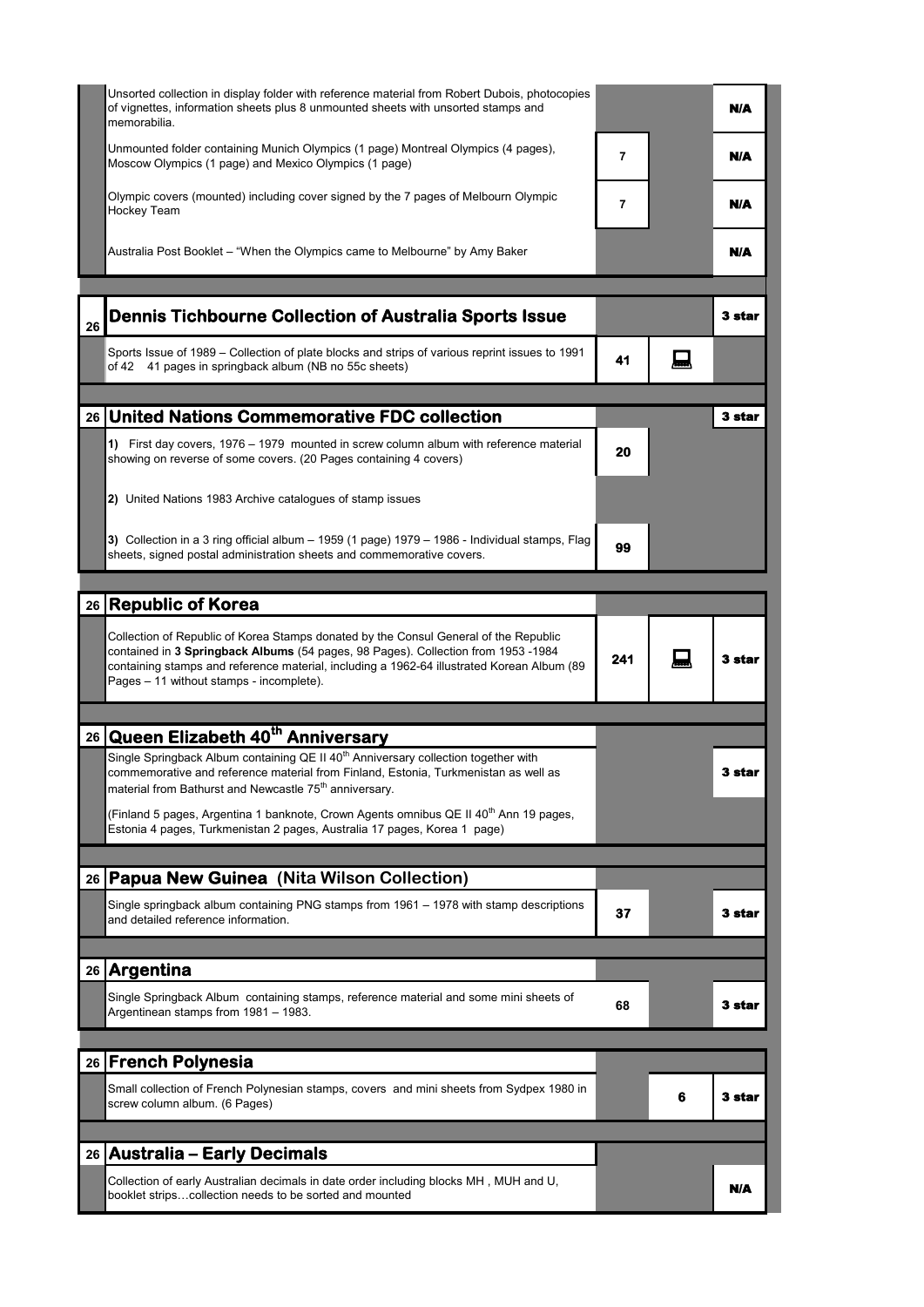| 26 <sup>1</sup> | <b>Nita Wilson Collection of Private Aerogrammes</b>                                                                                                                                                  |           |   |        |
|-----------------|-------------------------------------------------------------------------------------------------------------------------------------------------------------------------------------------------------|-----------|---|--------|
|                 | Volume 1 - Album containing covering Licences 1 - 8                                                                                                                                                   | 64        |   | 4 star |
|                 | Volume 2 - Album containing covering Licences 9 - 21                                                                                                                                                  | 78        |   | 4 star |
|                 | Volume 3 - Album containing covering Licences 22 - 59                                                                                                                                                 | 64        |   | 4 star |
|                 | Volume 4 - Album containing covering Licences 60 - 91 a                                                                                                                                               | 71        |   | 4 star |
| 26              | <b>Eiffel Tower Collection</b>                                                                                                                                                                        |           |   |        |
|                 |                                                                                                                                                                                                       |           |   |        |
|                 | 1) "Messages from the Tower" a collection of postcards and information on the construction<br>and events based on the Eiffel Tower in a springbound Album                                             | 102       |   | 4 star |
|                 | 2) "Some Philatelic Impression of the Eiffel Tower" It is a conglomerate of material which is<br>in many cases only loosely connected to the Tower or to its designer and builder, Gustave<br>Eiffel. | 100       |   | 4 star |
|                 | 3) Miscellaneous additonal material from "Messages from the Tower" containing postcards<br>and additional matter                                                                                      |           |   | N/A    |
|                 | 4) Springbound folder containing additional materials relation to "Impressions from the Tower"                                                                                                        |           |   | N/A    |
|                 |                                                                                                                                                                                                       |           |   |        |
| 26              | Dr Denbeigh Garrard Collection of NZ QE II issues                                                                                                                                                     |           |   |        |
|                 | Volume in Arch Lever file with QE II definitive collection                                                                                                                                            | 111       |   | 4 star |
|                 |                                                                                                                                                                                                       |           |   |        |
|                 |                                                                                                                                                                                                       |           |   |        |
| 26              | <b>Bates Collection</b>                                                                                                                                                                               |           |   |        |
|                 | 1) Box containing finalised mounted display by Ed Mouatt containing Original Artwork,<br>Stamps, Covers and Stamp Packs 1971 - 1999                                                                   | 64        |   | 4 star |
|                 | 2) Box containing finalised mounted display by Ed Mouatt containing Original Artwork,<br>Stamps, Covers and Stamp Packs 1971 - 1999                                                                   | 61        |   | 4 star |
|                 | 3) Folder (2 ring binder) containing mounted and sleeved sheets or original artwork, stamps,                                                                                                          | 42        |   | N/A    |
|                 | 4) Covers and packs and reference material                                                                                                                                                            |           |   | N/A    |
|                 | Folder (2 ring binder) containing mounted and sleeved sheets or original artwork, stamps<br>5).<br>covers and packs and reference material                                                            | 44        | ▒ | N/A    |
|                 |                                                                                                                                                                                                       |           |   |        |
| 26              | <b>Barbara Hancock Collection of Railway Mania</b>                                                                                                                                                    |           |   |        |
|                 | A Springback Album containing a selection of stamps and covers from various countries<br>following the history of world railways                                                                      | 44        |   | 4 star |
|                 |                                                                                                                                                                                                       |           |   |        |
| 26              | Keith Laverick Collection of GB Machin Definitive Stamps                                                                                                                                              |           |   |        |
|                 | <b>QE II Machin Definitives and Stamp Booklets</b>                                                                                                                                                    | 4 Volumes |   |        |
|                 | Volume 1 - Machin Definitive Sheets & Catalogue                                                                                                                                                       | 71        |   | 4 star |
|                 | Volume 2 - Machine Definitive Sheets - Corner Blocks x 6                                                                                                                                              | 29        |   | 4 star |
|                 | Volume 3 - Window Stamp Booklets & Catalogue<br>Volume 4 - Windo2s Stamp Booklets                                                                                                                     | 59<br>58  |   |        |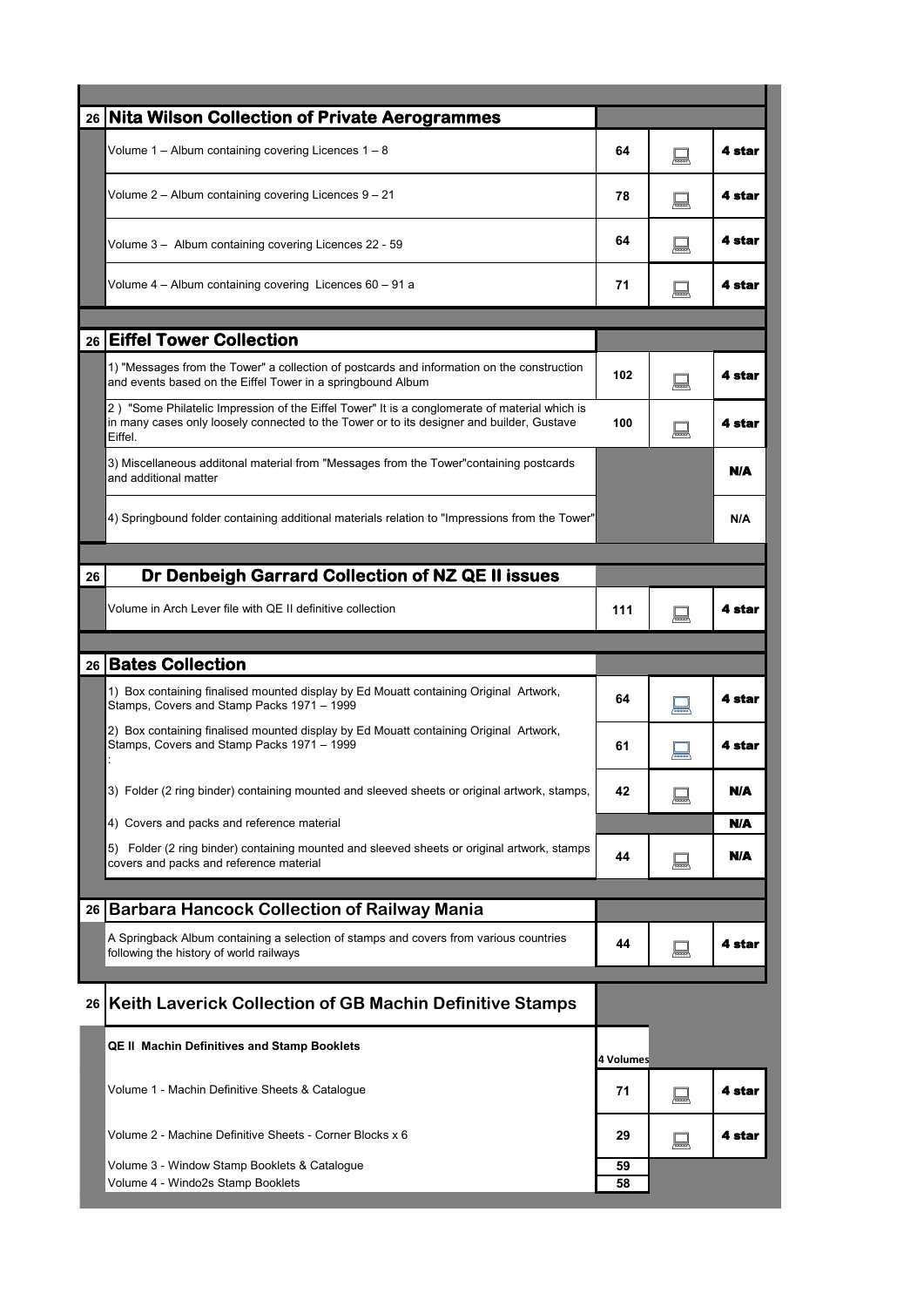| 26 200th Anniversary of the Voyage of the First Fleet 1787/8 - 1                                                             |          |      |        |
|------------------------------------------------------------------------------------------------------------------------------|----------|------|--------|
| 1 Spring Bound Volume containing FDC and stamps and Mini sheets                                                              |          |      | N/A    |
|                                                                                                                              |          |      |        |
| 26 Cyril McCullough Collection "The Changing Face of Europe'                                                                 |          |      |        |
| 1) 3 Ring Bound Folders containing Maps, Stamps and Histories of the various European<br>Countries from before to after WW I | 73,78,81 | ∕≅ਲੜ | 4 star |
| 2) Box containg additional mterial from thr collection not included in the volumes                                           |          |      | N/A    |
| Ian Laney Collections "Trams and Tramways" (96) & "The<br>26<br>Trolley Bus" (16)                                            |          |      |        |
| 1) One Box containing each collection on loose sheets in separate envelopes                                                  | 96 & 16  | ∕≅ਕਰ | 4 star |
| 26 Fred Lloyd German Collection - East Germany                                                                               |          |      |        |
| Volume 1 1941 - 1965                                                                                                         | 89       | ▦    | 4 star |
| Volume 2 1966 - 1973                                                                                                         | 90       | '₹   | 4 star |
|                                                                                                                              | 90       | ▓    | 4 star |
| Volume 3 1973 - 1983                                                                                                         |          |      |        |

## **DISPLAY CUPBOARD 18**

## **Russian Collection of Norman Sheppard**

Collection mounted in 23 Arch lever files – when requested by a stamp club a folder will be made up for that exhibition by Frank Whitfield which will include Postage Stamps, Covers and Postal Stationery relevant to the period or topic requested the number of pages will depend on the composition of the individual exhibition

| 1 | Postage Stamps Imperial Russia PO's and abroad 1858 - 1917    | 98  | '₩ | 4 star |  |
|---|---------------------------------------------------------------|-----|----|--------|--|
| 2 | Postal Covers Imperial Russia 1858 -1917                      | 70  | ▒  | 4 star |  |
| 3 | Postal Stationery Imperial Russia 1858-1917                   | 90  | ▒  | 4 star |  |
| 4 | Censor Marking Imperial Russia 1916-1918                      | 75  | ▒  | 4 star |  |
| 5 | Postage Stamps Civil War Armenia - Ukraine 1918 - 1922        | 80  | '₩ | 4 star |  |
| 6 | Postage Stamps Civil War Private Armies 1919 - 1921           | 84  | '₩ | 4 star |  |
| 7 | Postage Stamps Socialist Federal Soviet Republic 1918 - 1923  | 67  | '₩ | 4 star |  |
| 8 | Postage Stamps Union of Soviet Socialist Republic 1924 - 1947 | 135 | '₩ | 4 star |  |
| 9 | Postal Covers Union of Soviet Socialist Republic 1921 - 1943  | 36  | ᆕ  | 4 star |  |